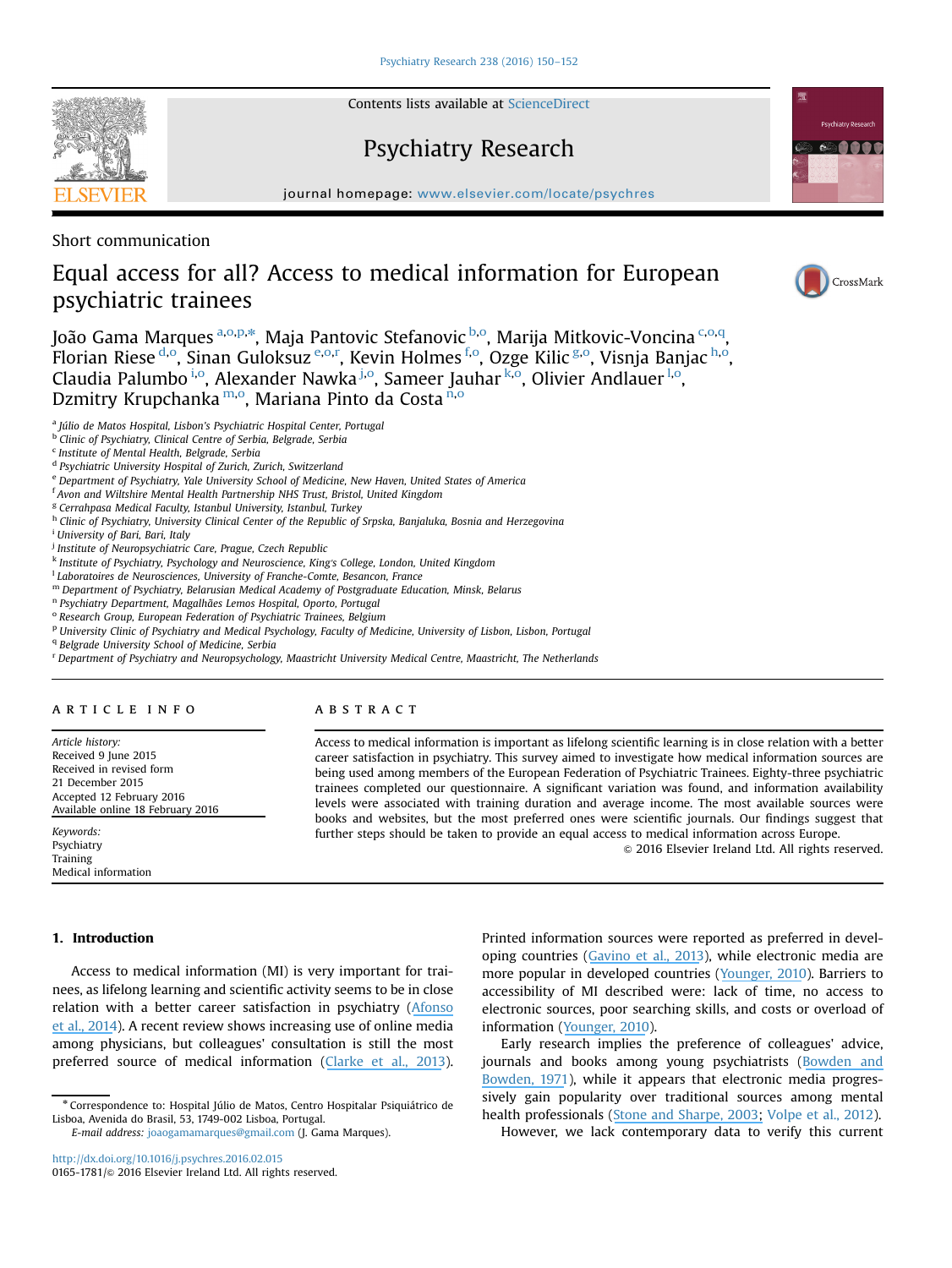tendency towards utilization of online medical resources in the digital age. The European Union of Medical Specialists (UEMS) and the European Federation of Psychiatric Trainees (EFPT) have identified access to MI as one of the key elements for high-quality education in psychiatry (UEMS, 2009, EFPT 2013). To provide equally sufficient access to MI for all trainees – a prerequisite for standardizing psychiatric training throughout Europe – one should first have an understanding of recent trends in access to information among European psychiatric trainees. Discerning the possible differences across countries may also be valuable in the harmonization process that has undergone major changes over the past decades, with the disparities still ongoing ([Riese et al., 2013](https://www.researchgate.net/publication/235886100_Transition_from_psychiatric_training_to_independent_practice_A_survey_on_the_situation_of_early_career_psychiatrists_in_35_countries?el=1_x_8&enrichId=rgreq-5d35a276-487b-4840-9efa-8cc9c4b2447f&enrichSource=Y292ZXJQYWdlOzI5NTA5MTg4NztBUzozMzI3MjkzMDk3Nzc5MjBAMTQ1NjM0MDI1NzMxMg==)).

Given this background, this study aimed to investigate: (1) how psychiatric trainees use sources of MI, (2) what the main obstacles are, and (3) how these aspects are related to differences across Europe.

#### 2. Methods

The areas to be covered by the questionnaire were identified during a focus group session with the members of the EFPT Research Working Group, comprising trainees from 13 countries. Subsequently, an English-language questionnaire was compiled, piloted among these participants and adjusted accordingly.

The questionnaire consisted of 7 items rated on a dichotomous scale (present/not present) that identified access to different sources of MI, the possible obstacles hampering access to MI, the presence of guidelines for access to MI, and their perceived advocacy. In addition, participants were asked to rate the overall satisfaction with the access to information, and the ability of the available information to cover adequately trainees' professional needs. The satisfaction was rated on a 5-point Likert scale from 1 (very below the needs) to 5 (very above the needs). The questionnaire also assessed the preference of sources of MI with 5-point Likert scale (1=least preferred to 5=most preferred). The questionnaire was distributed to all the 32 national delegations representing their national psychiatric trainee associations in the EFPT. The participants were asked to provide the collective input of their trainees' association and to submit one questionnaire per country. The training durations per country were obtained from the annual EFPT country reports (EFPT 2013). Average monthly incomes per country were accessed through the World Bank report (World Bank 2011).

Data were analyzed with Mann–Whitney U-test, Kruskal– Wallis test, Spearman's rank correlation, and  $\chi^2$  test of independence with continuity correction according to Yates. Statistical significance was set at  $p < 0.05$ . Analyses were performed with SPSS V19.0 (SPSS Inc. Chicago, IL).

## 3. Results

Thirty two National Delegations ( $N=32$ ) answered the questionnaire covering the following countries: Armenia, Azerbaijan, Belarus, Belgium, Bosnia and Herzegovina, Croatia, Czech Republic, Denmark, Estonia, Finland, France, Germany, Greece, Ireland, Israel, Italy, Latvia, Lithuania, Montenegro, Netherlands, Norway, Poland, Portugal, Romania, Russia, Serbia, Slovenia, Spain, Sweden, Switzerland, Turkey and United Kingdom.

The most available sources of MI were printed books and institutional free access scientific websites  $(N=30)$ . However, 3 countries ( $N=3$ ) reported poor workplace access to MI with two countries also reporting limited or no access to internet. More importantly, the most preferred sources were online scientific journals closely followed by printed books, institutional free access

#### Table 1

The relationships of access to medical information (MI) to training duration, average country income and satisfaction with access to MI.

|                                                                        | <b>Descriptives Training</b> | duration              | Average<br>country<br>income | Satisfaction<br>with access to<br>information |
|------------------------------------------------------------------------|------------------------------|-----------------------|------------------------------|-----------------------------------------------|
| Access to source of<br>information (%)                                 |                              |                       |                              |                                               |
| <b>Books</b>                                                           | 93.8                         | $-1.976$ <sup>a</sup> | $-0.472$                     | 0.000                                         |
| Websites                                                               | 93.8                         | $-2.270$ <sup>a</sup> | $-2.232$ <sup>a</sup>        | $-1.454$                                      |
| Scientific journals                                                    | 78.1                         | $-2.486$ <sup>a</sup> | $-2.790$ <sup>a</sup>        | $-3.807$ <sup>a</sup>                         |
| Seniors                                                                | 84.4                         | $-2.186$ <sup>a</sup> | $-2.547$ <sup>a</sup>        | $-2.612$ <sup>a</sup>                         |
| Industry                                                               | 65.6                         | $-1.478$              | $-0.131$                     | $-1.050$                                      |
| <b>Preferred source</b><br>of information<br>$(M + SD)$                |                              |                       |                              |                                               |
| <b>Books</b>                                                           | $3.87 + 1.13$                | $-0.216$              | $-0.514$ <sup>a</sup>        | $-0.378$ <sup>a</sup>                         |
| Websites                                                               | $3.75 + 1.05$                | 0.040                 | 0.303                        | 0.179                                         |
| Scientific journals                                                    | $4.22 + 1.07$                | 0.052                 | $-0.011$                     | $-0.052$                                      |
| <b>Seniors</b>                                                         | $3.56 + 1.16$                | 0.029                 | $0.409^{\rm a}$              | $-0.146$                                      |
| Industry                                                               | $1.78 + 0.97$                | $-0.072$              | $-0.052$                     | 0.067                                         |
| <b>Obstacles towards</b>                                               |                              |                       |                              |                                               |
| source of in-                                                          |                              |                       |                              |                                               |
| formation (%)                                                          |                              |                       |                              |                                               |
| Lack of recent<br><b>books</b>                                         | 25.0                         | $-2.444^{\rm a}$      | $-2.568$ <sup>a</sup>        | $-3.883$ <sup>a</sup>                         |
| Lack of time                                                           | 21.9                         | $-0.197$              | $-0.302$                     | $-1.632$                                      |
| Lack of recent sci-<br>entific journals                                | 31.3                         | $-2.345^{\rm a}$      | $-2.549$ <sup>a</sup>        | $-3.250$ <sup>a</sup>                         |
| Lack of seniors'<br>help                                               | 21.9                         | $-0.542$              | $-0.452$                     | $-1.963$                                      |
| Lack of industry's<br>help                                             | 9.4                          | $-1.222$              | $-1.711$                     | $-2.515^{\rm a}$                              |
| <b>Satisfaction with</b><br>access to in-<br>formation<br>$(M \pm SD)$ | $3.56 + 1.08$                | 0.426 <sup>a</sup>    | 0.526 <sup>a</sup>           |                                               |

Values for variables on access to source of MI and obstacles to source of MI are Mann-Whitney Z. Values for all other variables are Spearman's rank correlation, unless otherwise specified.

 $a$  p  $< 0.05$ .

scientific websites and senior colleagues; while the least preferred source was pharmaceutical industry (PI) ( $\chi^2$ =56.118, p < 0.0001). The preference towards any of the listed information showed no relation to duration of training. The predominant obstacle in access to MI was the lack of recent paid online scientific journals. The additional obstacles listed were reported by almost one third of countries  $(n=9)$ (Armenia, Belarus, Estonia, Finland, Latvia, Poland, Romania, Russia and Spain). Trainee's satisfaction with MI access was predominantly rated as "above trainees' average educational needs". The satisfaction was higher if online scientific journals and information from senior colleagues were available, and if the training duration and monthly income were higher (see Table 1).

Guidelines on MI were provided by the national associations or other official bodies in only 7 European countries ( $N=7$ ), whilst the majority of trainees thought these would be helpful (90.6%). They were significantly more present in countries with longer duration of training (U=29.500, z= $-2.855$ , p=0.006).

The major concerns raised in the additional comments section were: lack of access to internet based sources of information  $(N=7)$ , financial  $(N=4)$ , legislative limitations  $(N=2)$ , and disparities in MI access within the country  $(N=2)$ .

#### 4. Discussion

To our knowledge, this is the first study investigating different dimensions of access to MI among psychiatric trainees in Europe.